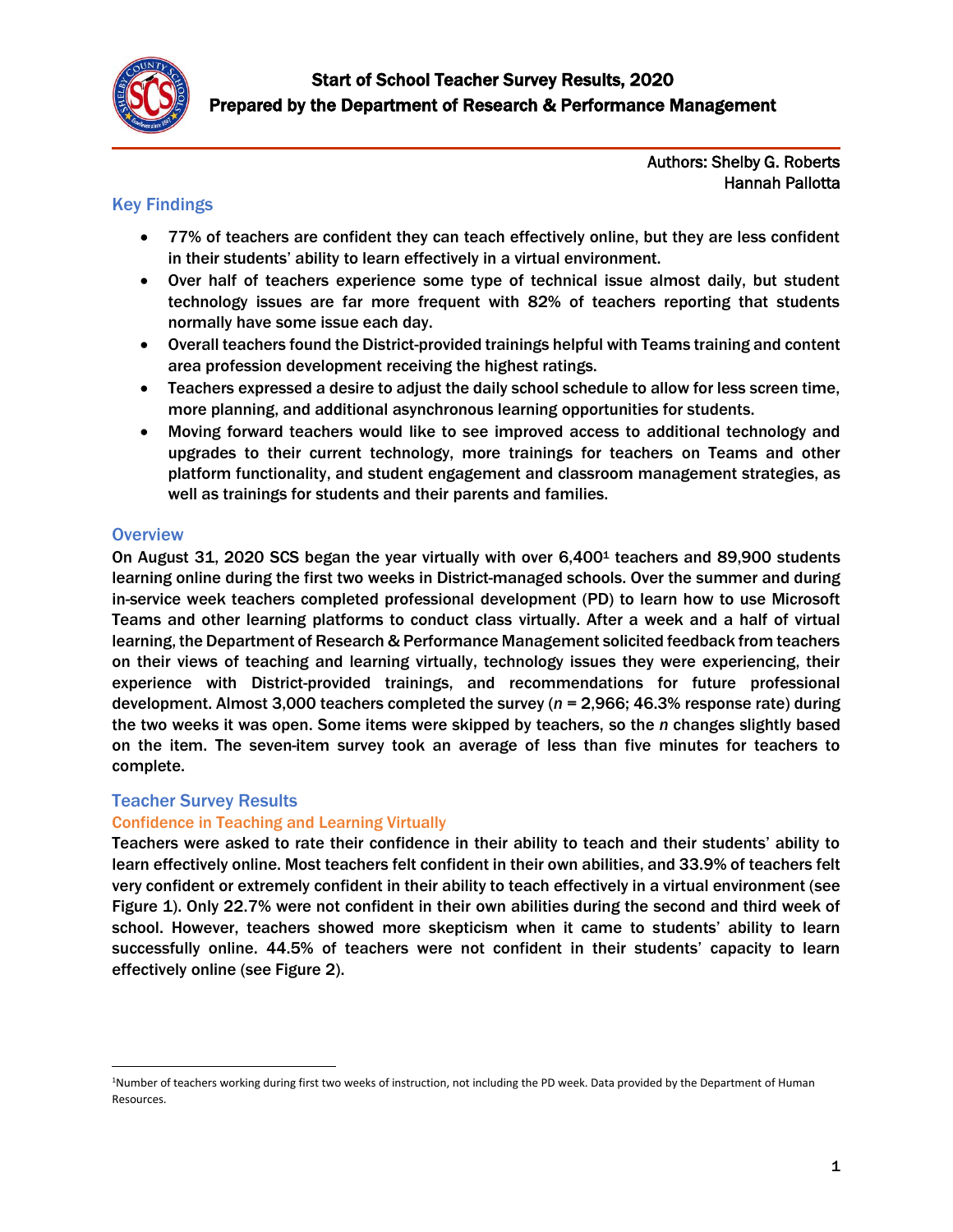



### Technical Issues During Virtual Learning

Teachers were asked to report how often technical issues occurred, for themselves and for the students, based on the following scale: never, one to two times per week, almost daily, one to two times per day, and three or more times per day. Teachers rated common issues like connectivity, Teams functionality, and physical device issues. The percentage breakdowns are shown for teachers in Figure 3 and for students in Figure 4.

Of the teachers' technical issues that were listed, getting logged on and off was the least common issue with 42.8% of teachers (*n* = 1,154) indicating that this was "never" an issue. On the other hand, teachers commonly had issues with Teams' functionality, internet connectivity, and enabling and disabling student activities. 895 teachers (33.0%) indicated that they experience internet issues at least once a day. Issues involving Teams and enabling and disabling student activities found similar results, with 1,482 teachers indicating almost daily or more frequent issues with Teams and 1,280 teachers having issues with enabling/disabling student activities. Almost 60% of teachers (*n* = 1,352) indicated that they "never" or only "one to two times a week" run into issues with navigating learning platforms other than Teams. However, 1,169 teachers (43.5%) said issues with their physical device(s) occur almost daily or more frequently.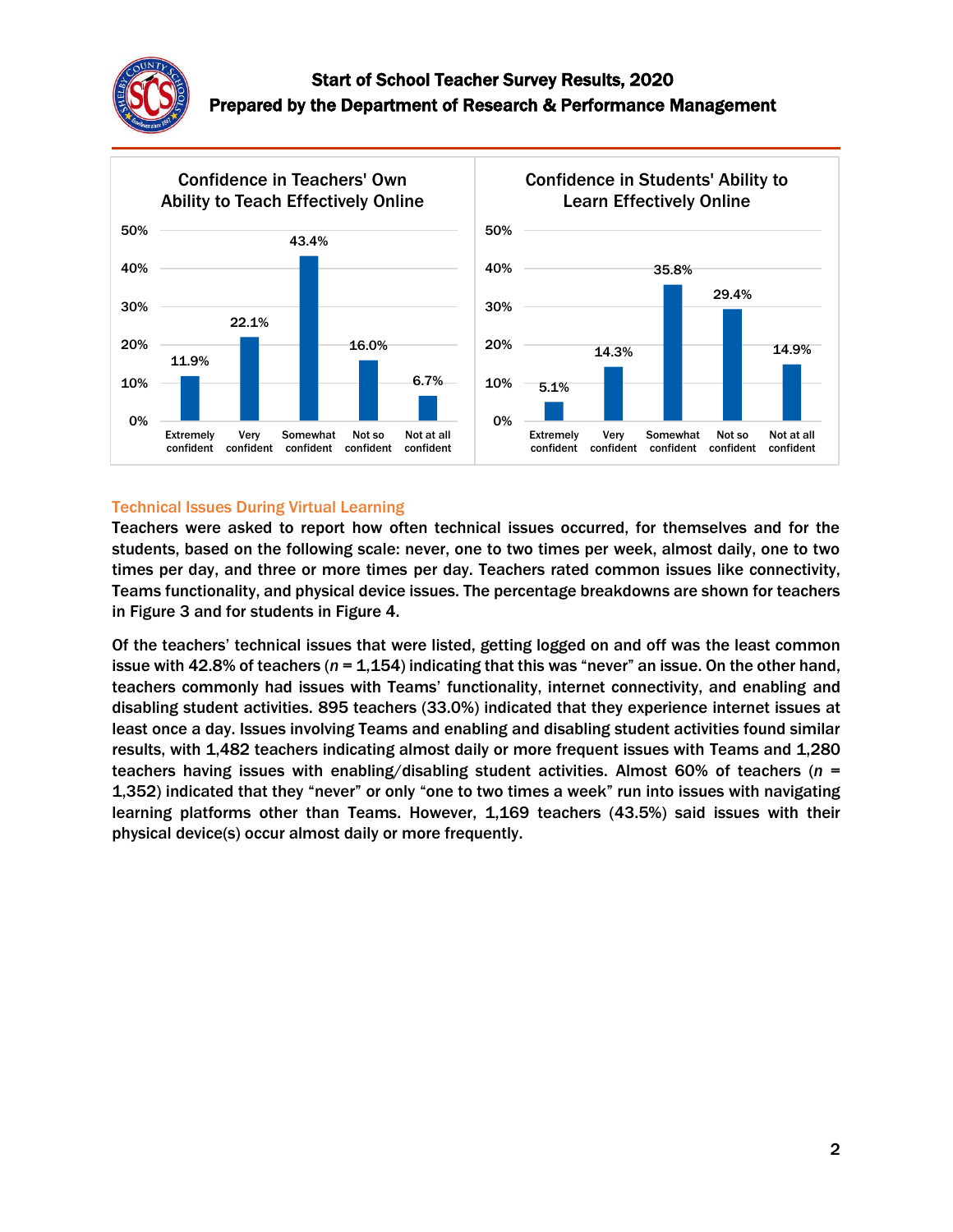



The most reported issue among students was poor internet connection or internet freezing. More than 80% of the teachers surveyed mentioned that students' internet connections are an issue "almost daily" or even multiple times in a single day. The least cited issue was physical device problems. Nearly 10% of teachers surveyed said they 'never' experienced this issue with their students. More than 45% of teachers dealt with student issues with Teams, getting logged on or off, and struggling to navigate the other learning platforms multiple times each day.

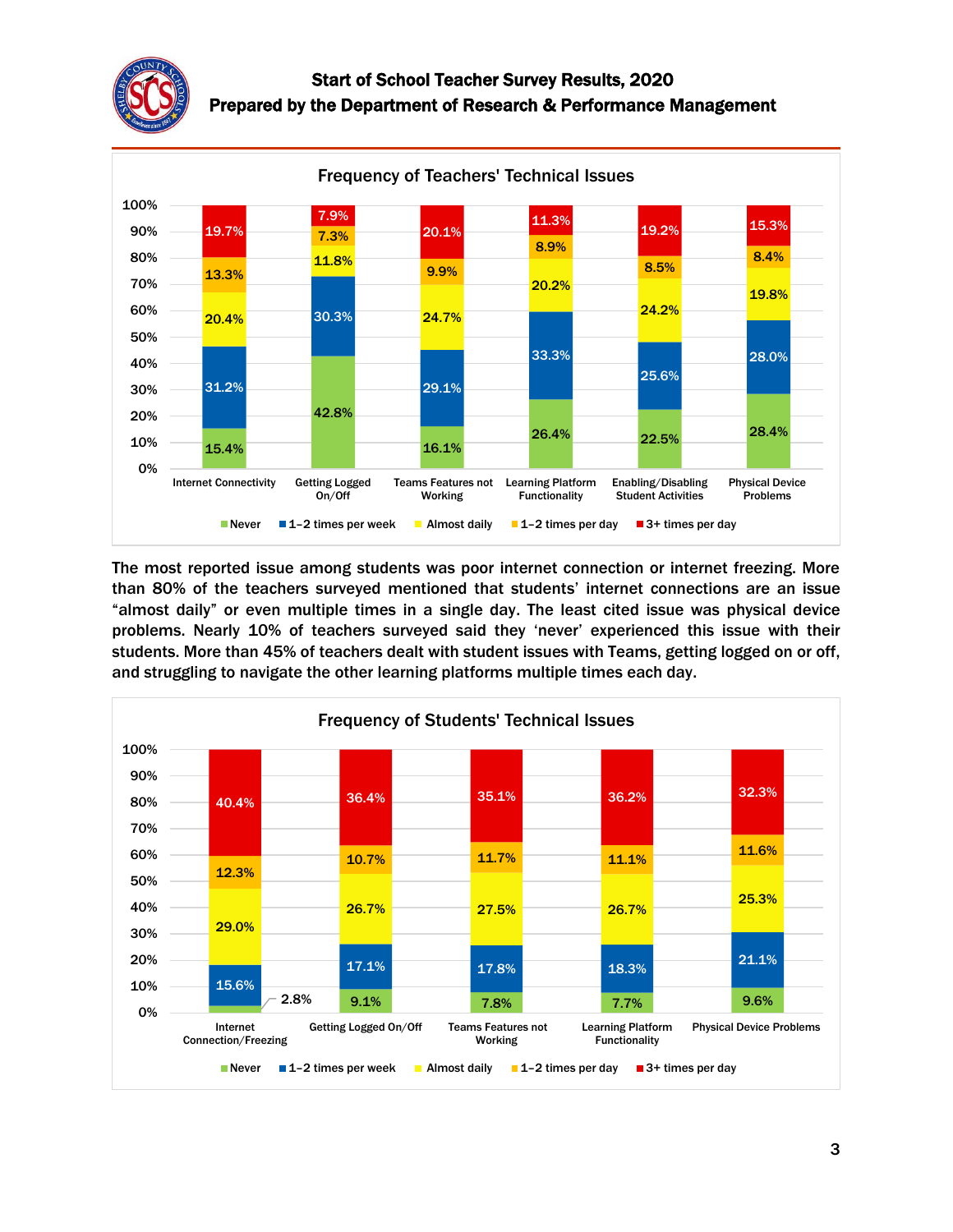

While teachers themselves may not be dealing with their own technical issues daily, it seems that they are dealing with their students' technical issues multiple times throughout the school day. The higher frequency of issues for students compared to teachers echoes the findings from the Online Superintendents Summer Learning Academy report. <sup>2</sup> Troubleshooting technology issues can take time away from instruction and is compounded by the fact that each teacher has multiple students who could be experiencing technology issues throughout the day.

## Professional Development to Support Virtual Learning

The Department of Professional Development provided teacher training on Microsoft Teams, content areas, and other learning platforms during the summer and in-service week. Teachers were required to complete three Teams trainings<sup>3</sup> prior to the start of virtual instruction and additional trainings throughout the fall semester. As of the beginning of the fourth week of school, 86% of teachers (*n* = 5,263) had completed the first three trainings and 80% (*n* = 4,874) had completed the five available courses. 4



Overall, teachers found the District-provided trainings more helpful than not in all categories except student engagement. The Microsoft Teams and content area PD had the highest helpfulness ratings, 62% and 64% respectively. The administrative tasks category referenced tasks like taking attendance, which looks different this year due to the virtual environment, and 57% of teachers viewed that training as helpful. Student engagement was viewed less favorably than the other categories, with only 47% of teachers finding it helpful.

Teachers were additionally queried as to areas where they would like future District supports. They could select up to seven items focusing on various types of teacher training, resources, and supports as well as student and family trainings. Figure 6 below shows the frequency of selection for each of the types of training teachers would like to see. Teachers (*n* = 1,876) overwhelmingly asked for improved access to tools and technology, which represents 63.3% of teacher taking the survey and

 $\overline{a}$ 

<sup>2</sup> Lotz, J. (2020) SSLA Digital Learning Survey Results, 2020.

<sup>&</sup>lt;sup>3</sup> Some Teams modules were updated over the summer after a handful of teachers had completed the trainings.

<sup>4</sup> Microsoft TEAMS Course Completion Profession Development Dashboard, created by DAIM, refreshed 9/21/20 at 9:07am.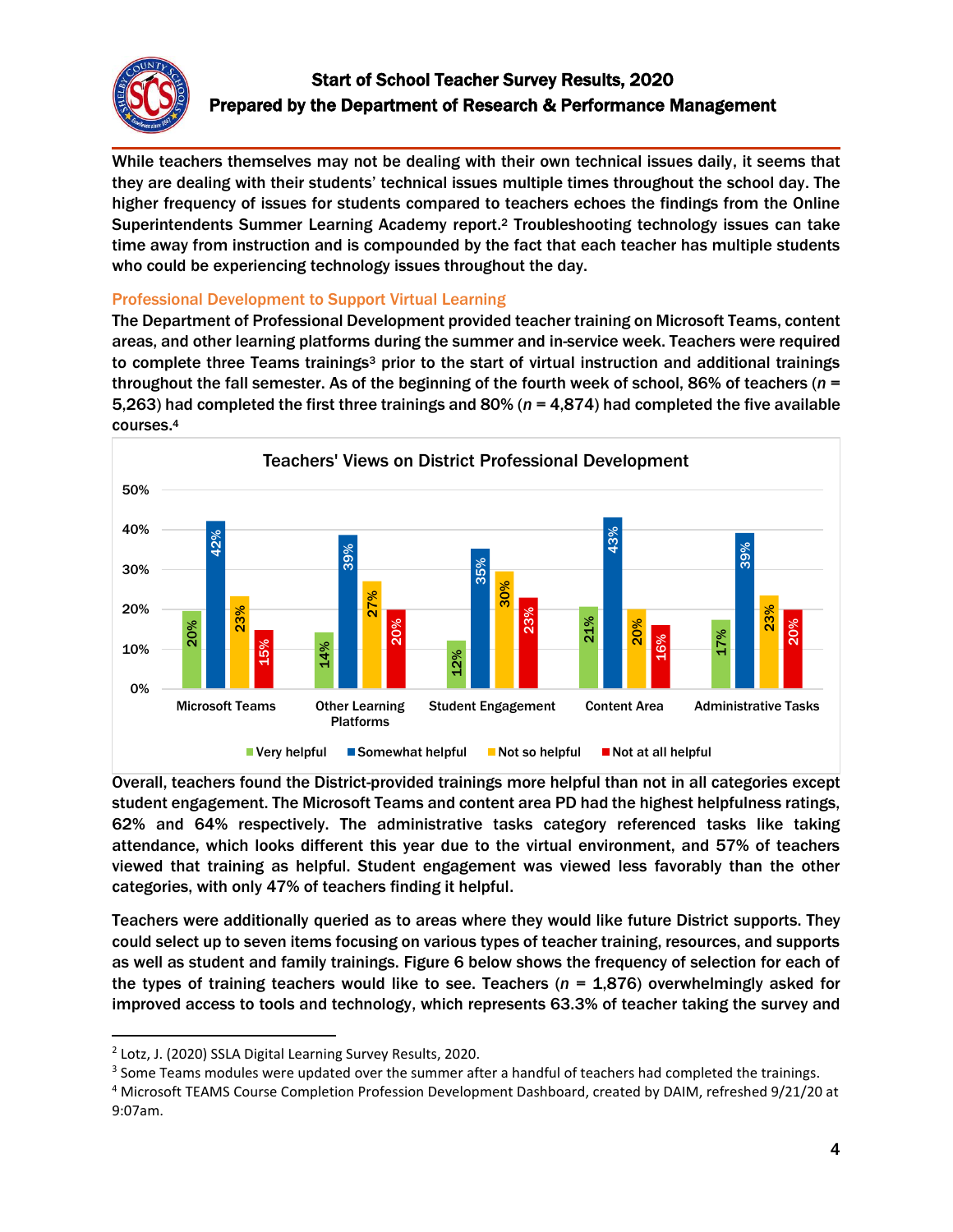

 $\overline{\phantom{a}}$ 

# Start of School Teacher Survey Results, 2020 Prepared by the Department of Research & Performance Management

29.3% of all SCS teachers. After that, 57.5% of surveyed teachers hoped that additional parent/family trainings would be available focusing on Teams functionality and 39.9% on other learning platforms. This sentiment echoes feedback from teacher focus groups and surveys conducted after the 2020 online summer school program. <sup>5</sup> Just under half of the teachers surveyed (*n* = 1,346) requested training and examples of effective online teaching strategies. Teachers also cited a need to additional trainings on Teams (40.0%), virtual classroom management (38.3%), and lastly the Florida Virtual Curriculum (30.4%).



## Open-ended Response Themes and Findings

Teachers were also given a space at the end of the survey to leave additional feedback for other types of support the District could provide to enhance their online teaching. 1,615 teachers (54.5%) left feedback and provided examples of ideas and suggestions for how online learning and student success could be improved in the virtual environment. The various comments were coded and then placed into themes that capture overarching teacher views. These themes include changes to the school day schedule, more training for teachers, students, and parents, enhanced IT/Call Center support, upgrades and new technology, curriculum supports including physical materials, and pivoting to in-person instruction. Each theme is summarized followed by a few examples of statements made by teachers.

## Teacher Trainings and Guides for Using Online Resources and Platforms

Teachers frequently cited a need for more training including training in different formats as an area for future District support. Teachers asked for training on features and functionality of Teams, virtual teaching practices, Canvas training, and using the various online platforms and apps. Many different platforms were mentioned in requests for additional training, but Teams was most often mentioned. Additionally, teachers felt that training either one-on-one or in a small group could allow them to practice what they learned and ask questions right then if anything was unclear. Teachers also requested videos of lessons being taught using the different features and functionalities of the platforms and integrating those into their daily lessons.

<sup>5</sup> Garrison, A. W., Thompson, A., Clewley, D., Lotz, J., Anderson, J., & Sell, M. (2020), Virtual Summer School 2020 Final Report,

<http://www.scsk12.org/rpm/files/2020/Virtual%20Summer%20School%202020%20Final%20Report.pdf>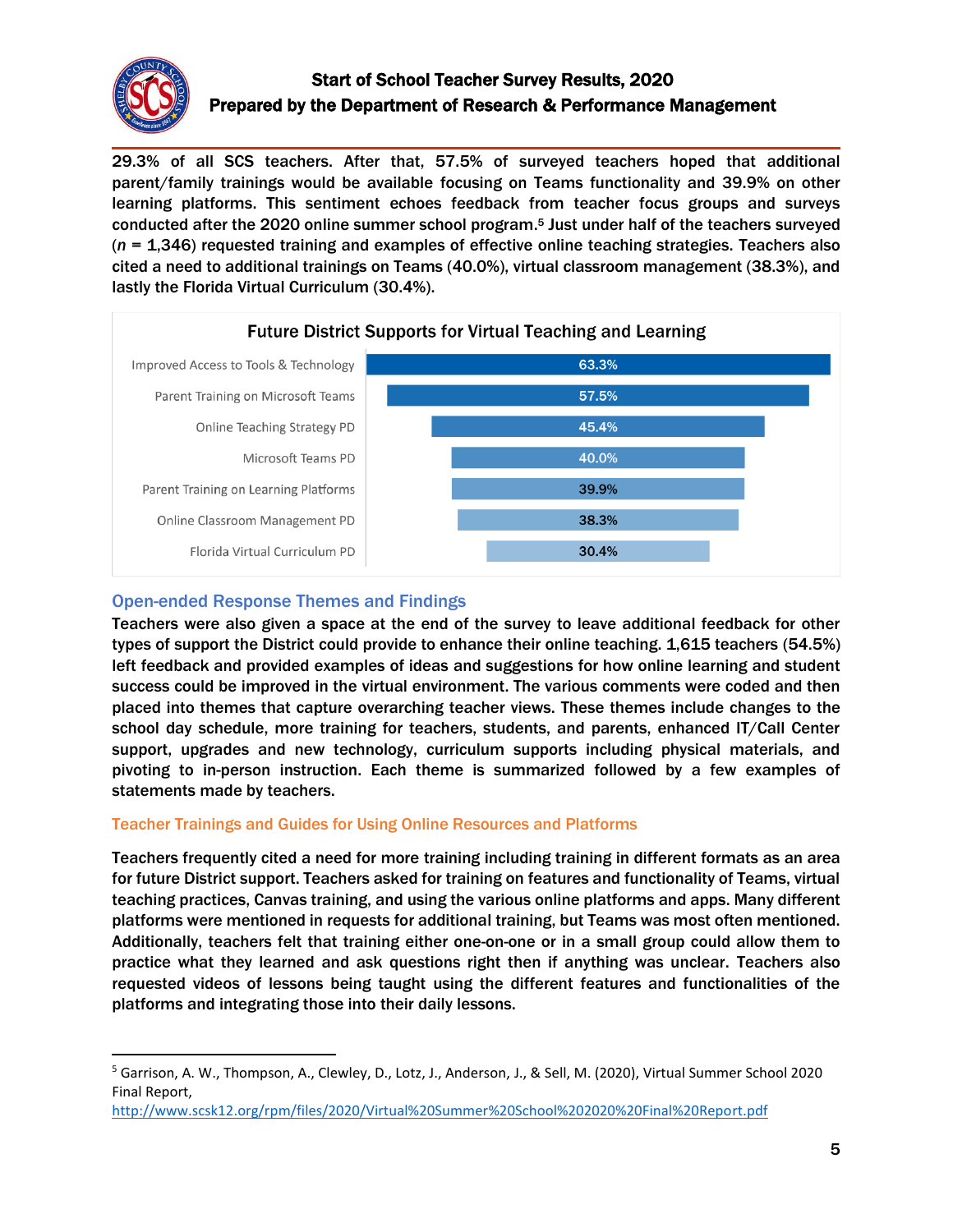

- "More training on Class Notebook and OneNote. I'm so confused using them… Help, I'm drowning."
- "Review of Teams more advanced features now that we're using it. How to use Canvas from a teacher's perspective."
- "Although I feel comfortable, [there needs] to be some small in person TEAMS training to help teachers who learn in the many different ways; we are expected to differentiate our lessons for our students in class."
- "Classes with steps on how to use these programs along with a printable resource for future reference. Instructions that are step by step for people who are not as tech savvy as others."
- "Given our circumstances, I think the District has done an excellent job of preparation for this school year. Still, I am confused about the Microsoft Teams platform even after spending hours working through the required PD courses as well as others. It is almost overwhelming."
- "A real time exemplar of teaching students in the platform."
- "I would like to see an upper elementary lesson taught using the Teams platforms and applicable resources within Teams."

#### Changes to Current School Day Schedule

Teachers have a deluge of new responsibilities and worry that their students do not have the mental stamina to sit in front of a computer for hours a day. Over 26% of the open-ended responses communicated a need for a change to the current schedule whether that requires shortening the school day, adjusting schedules to allow more planning time, having less screen time and more asynchronous learning opportunities, or being creative with types of schedules used at different grade levels. Of the 420+ responses on this topic, over half requested an abbreviated school day. K– 2 teachers specifically are concerned about the long day in front of a computer for the District's youngest learners. Teachers are seeing a decline in student engagement between morning and afternoon sessions. Teachers want a schedule that has more student breaks, more asynchronous learning opportunities, and less screen time for all students. Half-day Kindergarten schedules were also mentioned numerous times throughout the comments.

Additionally, due to the new virtual environment, teachers are working longer hours to prepare online lessons and communicate with parents. Many have requested that additional planning time be built into the daily or weekly schedule. Teacher office hours were a popular solution proposed which would allow time to contact parents, meet one-on-one or in small groups with students, and address individual learning loss. In addition to time for planning lessons, teachers are feeling overwhelmed with the administrative duties required in this new learning environment.

- "I believe an addendum needs to be made to that length of the school day. Our students are really struggling with being on the computer for 6 hours a day. Near the end of the day they seem so defeated."
- "Please consider the younger students and students with special needs. The school day is too long to hold their attention."
- "Adjusted schedules for elementary students. K–5 is struggling with amount of time tasked on being on camera."
- "I have almost 170 students and I am so overwhelmed with not enough time to call parents to help each individual child 1:1 when they need it and most of all to get my papers graded and have any help in leveling classes… Every teacher I speak to across the district is saying this is so, so, so, so hard and we are working 10 or 12 or 15 hours a day and teachers are feeling so frustrated and discouraged."
- "I need time to plan. I am at school from 7am to after 5pm daily. I'm never caught up."
- $\bullet$  " $\frac{1}{2}$  day synchronous,  $\frac{1}{2}$  day asynchronous."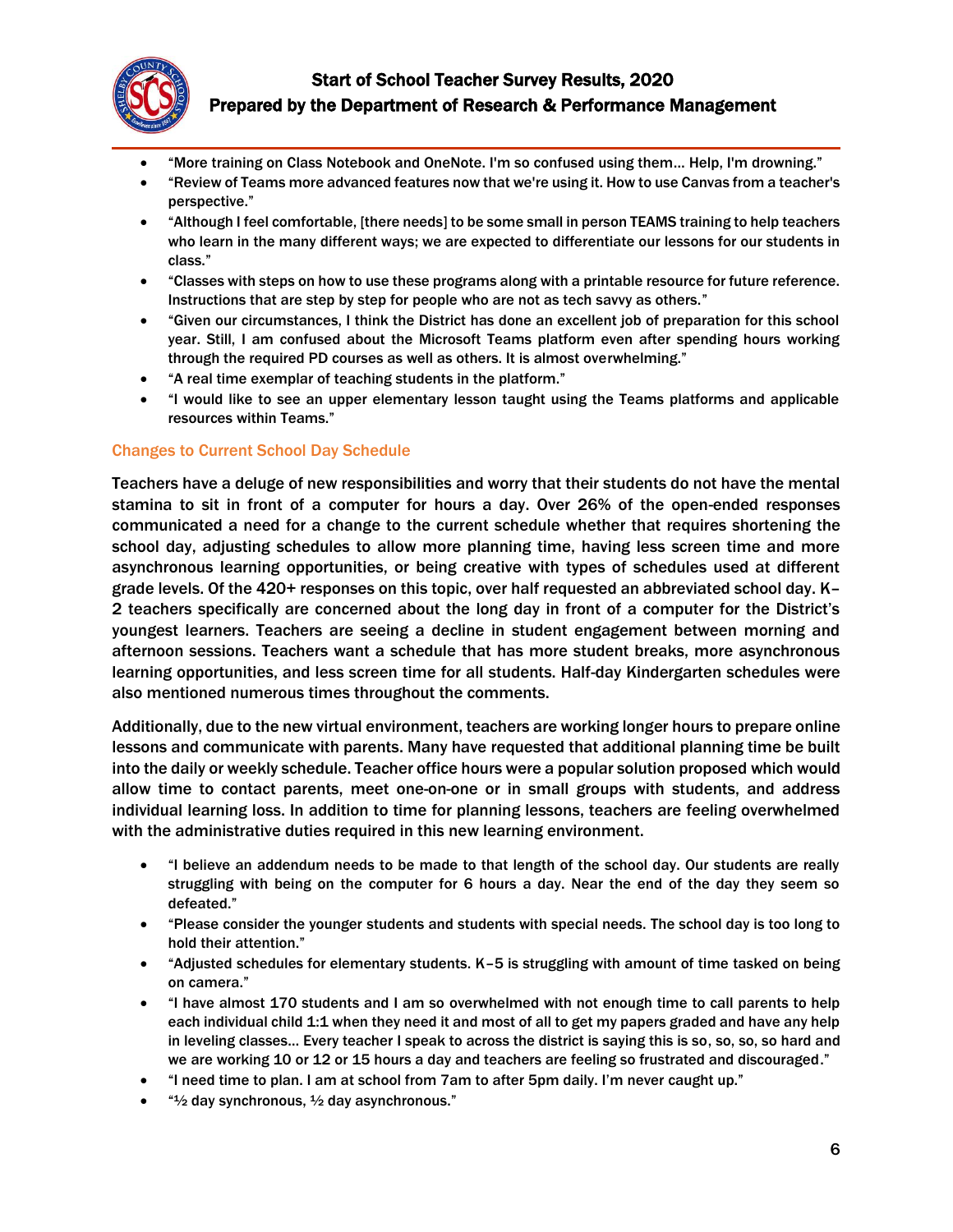

- "I would like to see more planning time. I believe the students would benefit from a shorter school day. Teachers and students alike are exhausted from staring at a computer for 6.5 hours a day."
- "Look for alternative schedules that incorporate asynchronous learning in an effort to give students, parents, and teachers more flexibility in their education."
- "Implement asynchronous learning and shorter class periods/school days. Additionally, one day where teachers and students can use to catch up on planning and finishing assignments. I feel like the experience would be more effective if it would not attempt to mirror the exact in-person school day."
- "Less screen time for students, specifically younger children. They become increasingly restless as the day progresses."

## Additional Technology and Upgrades

Teachers stated that they needed updated devices, technology, student-specific hardware, and working student devices to teach their classes. Teachers were frustrated that their District-provided devices were not able to support Teams and multiple applications like Canvas simultaneously. Some teachers turned to their personal devices to teach their students effectively. Teachers, specifically K– 2 teachers, requested styluses for students who are learning to write or need to show their work in math. Other technology that was frequently requested were docu-cams (a web-camera mounted on an arm so that the presenter can project live footage of three dimensional objects. These would be most commonly used for showing documents, textbooks, math problems being worked out by hand, etc.), additional monitors, hotspots for teachers, headsets, keyboards, and better Wi-Fi for their students.

- "I really am in desperate need of one good teacher laptop. Most teachers have old student laptops, and it is hard when students have better devices and your computer is the one freezing."
- "Better internet access within the school building. Technology tools that I don't have to pay for with my own money- monitor, doc camera. A new computer that can handle Teams and other learning platforms…"
- "I've spent tons of money buying cords, hooking up screens, monitors, and finally paid \$1,000 out of my already broke pocket to purchase a MacBook Air because the laptop provided for me was about to make me have a heart attack."
- "Headphones and stylus pens for the students to write on the tablets, especially to show math work."
- "Kids need keyboards and a stylus. Teachers need working computers and document cameras."

## Curriculum and Books

More than 10% of teacher comments focused on the need for curriculum support or physical resources. Elementary teachers are clamoring for physical materials for the new *Wonders* ELA curriculum including teacher edition textbooks and student workbooks. The need for physical *Wonders* resources was the most cited curriculum support teachers asked for. They find it difficult to have the online textbook pulled up while also trying to see their class in Teams. Other teachers like CCTE and Library Specialists need online modules to be effective. Math has been difficult without Eureka curriculum resources and workbooks in students' hands.

- "Provide teachers with physical copy of *Wonders* Teacher's Editions. The online platforms are difficult to follow."
- "We should have hard copies of teacher editions for *Wonders* and the students should have hard copies of the textbooks. They cannot view the screen share or me at the same time as the text online. It should be physically in front of them. Our students do not have what they need."
- "Access for CTE teachers for student online modules."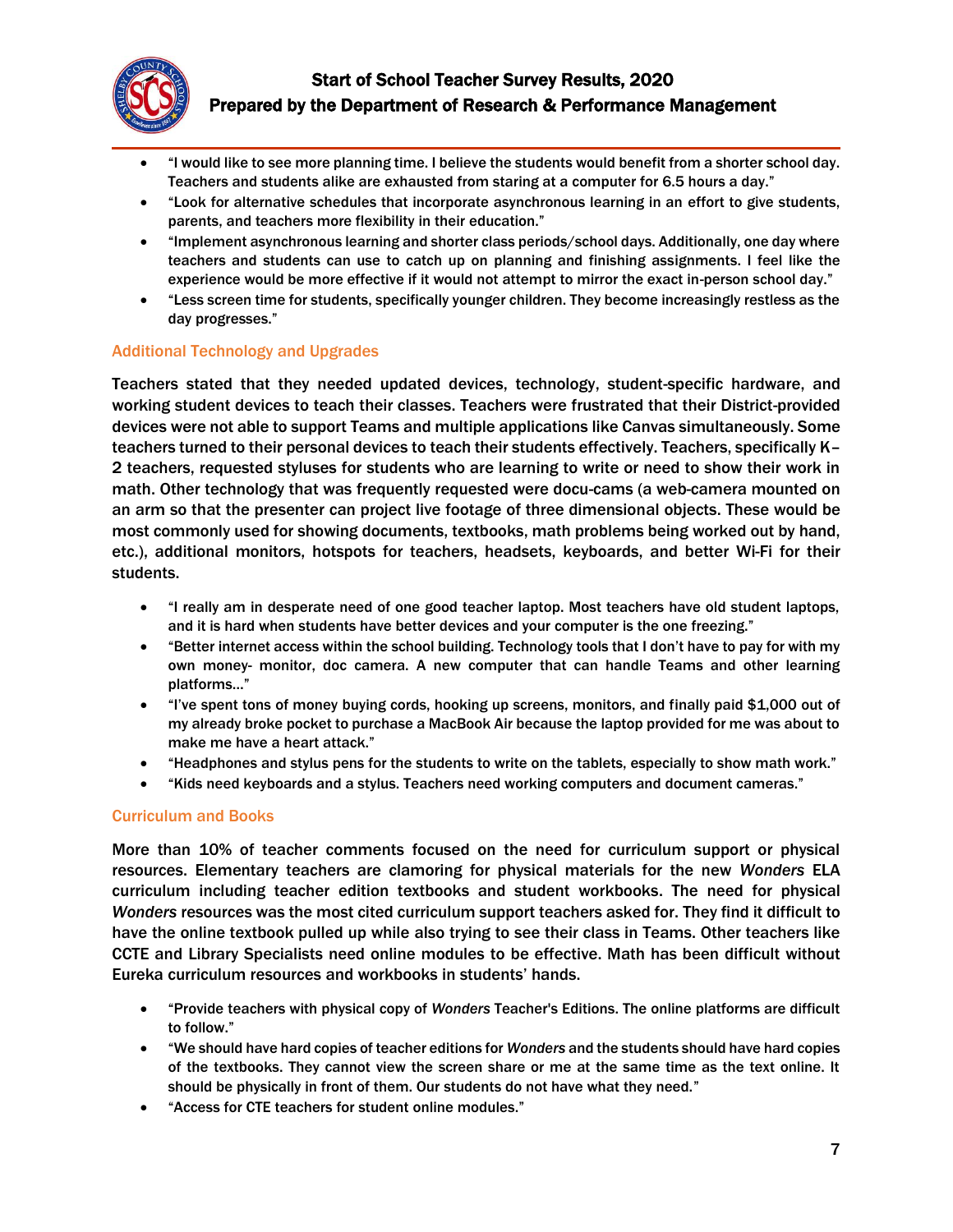

- "Dependable online resources would be great. Wonders, Studies Weekly, and science are only available through demo accounts. Very disappointing."
- "Children do not have the supplies at home to successfully learn math."

### Technology Support and Platform Functionality

Technology issues and IT/Call Center support were a prominent topic in the open-ended comments. Frequent issues with devices, internet connectivity, and platform malfunctions caused lost instructional time for students and teachers. Teachers expressed frustrations with not being able to have technical issues resolved in a timely manner for themselves and their students. Some proposed having IT in their building to answer questions and fix issues when they arise.

Teachers commented that they would like to be trained on the student devices or have a physical student device to "see what students are seeing." Teachers are troubleshooting issues that their students have, but they do not have the same device as the students nor know what the students are dealing with. "Cheat sheets" and providing physical student devices to teachers were suggested as solutions to this issue.

Issues with Teams and integration of platforms were causing issues for teachers as well. It was mentioned several times that the platforms being used do not sync up well. Teachers would like a "hard mute" for all students as well as breakout session features like other learning platforms have or a different learning platform all together. The Teams interface is proving difficult for the youngest grades to navigate effectively. Students across the board consistently have issues with the chat and hand-raise function, although different students are affected daily. Teachers also cited the integration of many applications as a primary issue. One of note was that in Teams the students' names are entered alphabetically based on first name and in PowerSchool students' names are alphabetical based on last name. This means a simple task of taking roll each day/class becomes a cumbersome, time-consuming chore. Additionally, some of the curriculum resources take five or more steps for students to access.

Teachers have asked for more technical support and trainings, however, some of these requests are already available. The "hard mute" and breakout sessions, are newly added features on Teams, but teachers may not be aware of them. The Department of Professional Development has also provided additional PD for teachers and will continue to throughout the semester. It is important that these supports be communicated to teachers so that they can be trained on new features and where to find updates that could help improve their online classroom.

- "At this point I feel that everyone is doing the best they can. I wish the platforms could run more smoothly and the internet connections were better. I spend the majority of class time troubleshooting, trying to get my students logged in, checking the chat to see who got kicked out, doesn't have sound, can't see, etc. it's honestly overwhelming and exhausting."
- "It would be helpful to have a device like what the students have. Often I can't direct them to where they need to go since I am unfamiliar with their tablet and how features of it work."
- "Better response for students with technical issues with their devices and hotspots. Students are falling behind due to the amount of time lost with inaccessibility."
- "It would help if we had a direct line to tech support per school/zone. Some troubleshooting can be done by [the] troubleshooters! Teachers are trying to TEACH CLASSES; we need Direct help troubleshooting for parents and teachers. It would help teachers to focus on more instruction."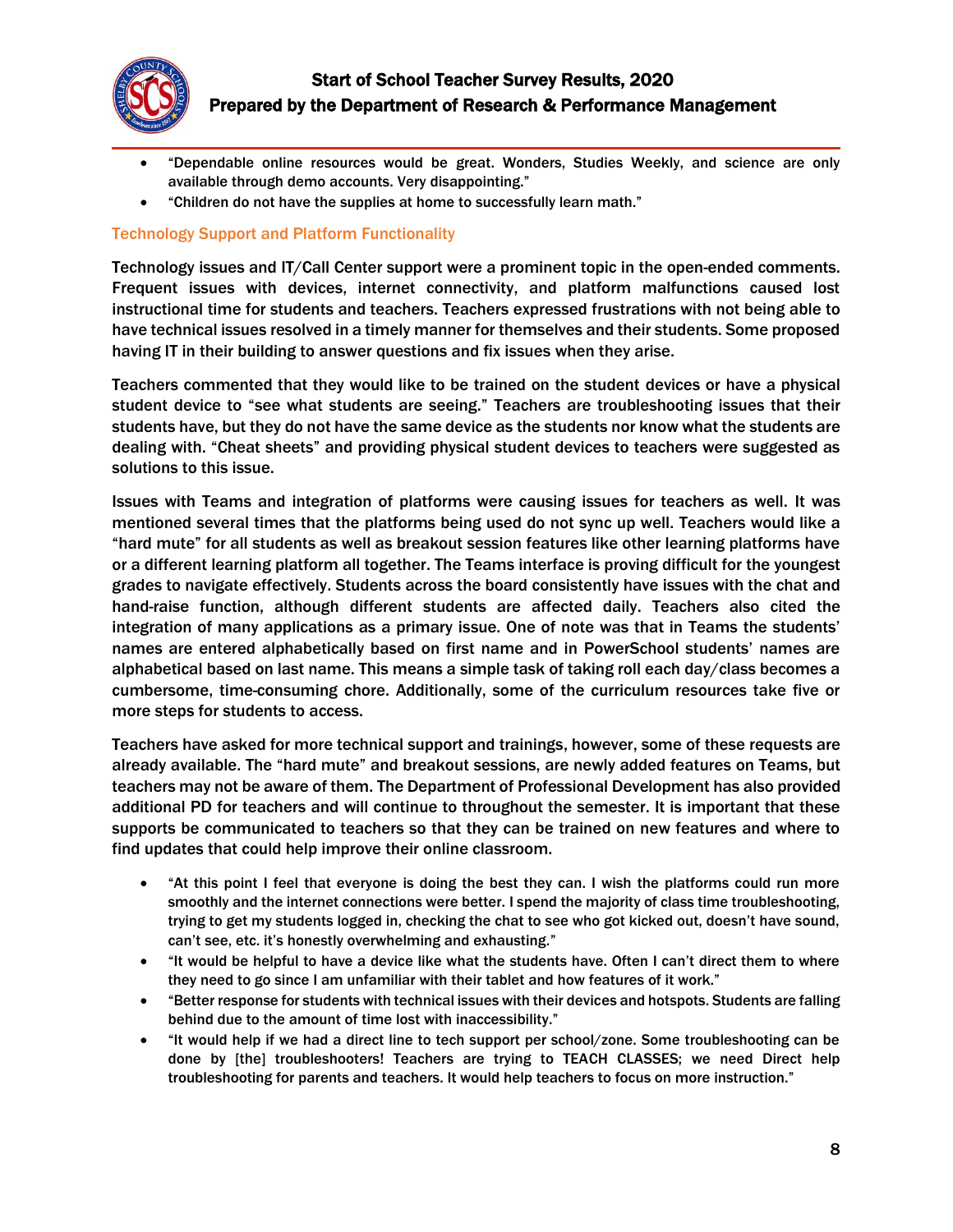

## Parent and Student Trainings

A little under six percent of teachers mentioned wanting to see more training for the parents and students. Most of the trainings asked for were technology or Teams related, although some were requesting training on appropriate learning environments and expectations for students. It would be helpful for teachers if parents had a better understanding of how to help their students at home navigate the different platforms, including how to access and submit assignments. Teachers noted that having a basic understanding of how the devices work would be beneficial. Many expressed taking time away from instruction to troubleshoot technical issues. Giving parents and students more technical training could assist with lessening that burden on teachers and giving more time back to instruction.

- "I would like to see more navigation guides on Teams, Clever, and Canvas for students in multiple languages. Students are having issues getting around because they are unfamiliar with the device, with Windows, and with all the platforms."
- "More support for parents. I feel like I am more of a tech support than teacher. Especially since many of my parents are not very tech savvy and they have young students, it is mainly the parents having to set everything up. (Some of my parents don't even know how to open the internet and I don't know how to teach them the amount of digital skills they need to participate) I would really like some help or somewhere parents can go to learn these things."
- "It's difficult teaching content while also trying to teach students how to navigate on a platform that I'm unfamiliar with and was never given the opportunity to explore, and from their perspective. They still need training. It's NOT too late."
- "Please invest in PD for the students to learn how to use the laptops and TEAMS. People think children are 'tech savvy' because they use digital devices. However, students are clueless on how to open apps and download information. It's a tedious task having to teach them to do this, as well as try to stay on track with the curriculum."
- "I would like the district to inform the parents about online/distance learning etiquette. Parents are not taking the distance learning school year seriously and it is reflected on the students' behavior."

#### Classroom Culture and the Learning Environment

The virtual classroom comes with new challenges and issues that teachers must navigate daily. Teachers are struggling to keep students engaged during online learning for the full day. Training on effective student engagement strategies and best practices was requested frequently. Teachers also would benefit from clarity around expectation for students and the appropriate way to manage classroom behavior such as when students "check-in" and then turn off the camera and do not comment or interact the rest of the class time.

Students are facing challenges with their learning environment and teachers are expressing their concern over the issue. Students are learning in rooms where other virtual classes are taking place with siblings or day-care peers. Distractions in the home are also prevalent. Teachers are often unsure of how to cope with the distractions and how to best handle situations of inappropriate learning environments. Parental assistance on tests or assignments is a concern for teachers as well. Because students may have to rely on their parent to help with navigating platforms, it seems unclear if students themselves are doing the tasks or if parents are essentially completing the assignments. Clear expectations or recommendations for learning environment and parental assistance could be beneficial to teachers, parents, and students.

"I would love support with keeping students engaged all day while on a device."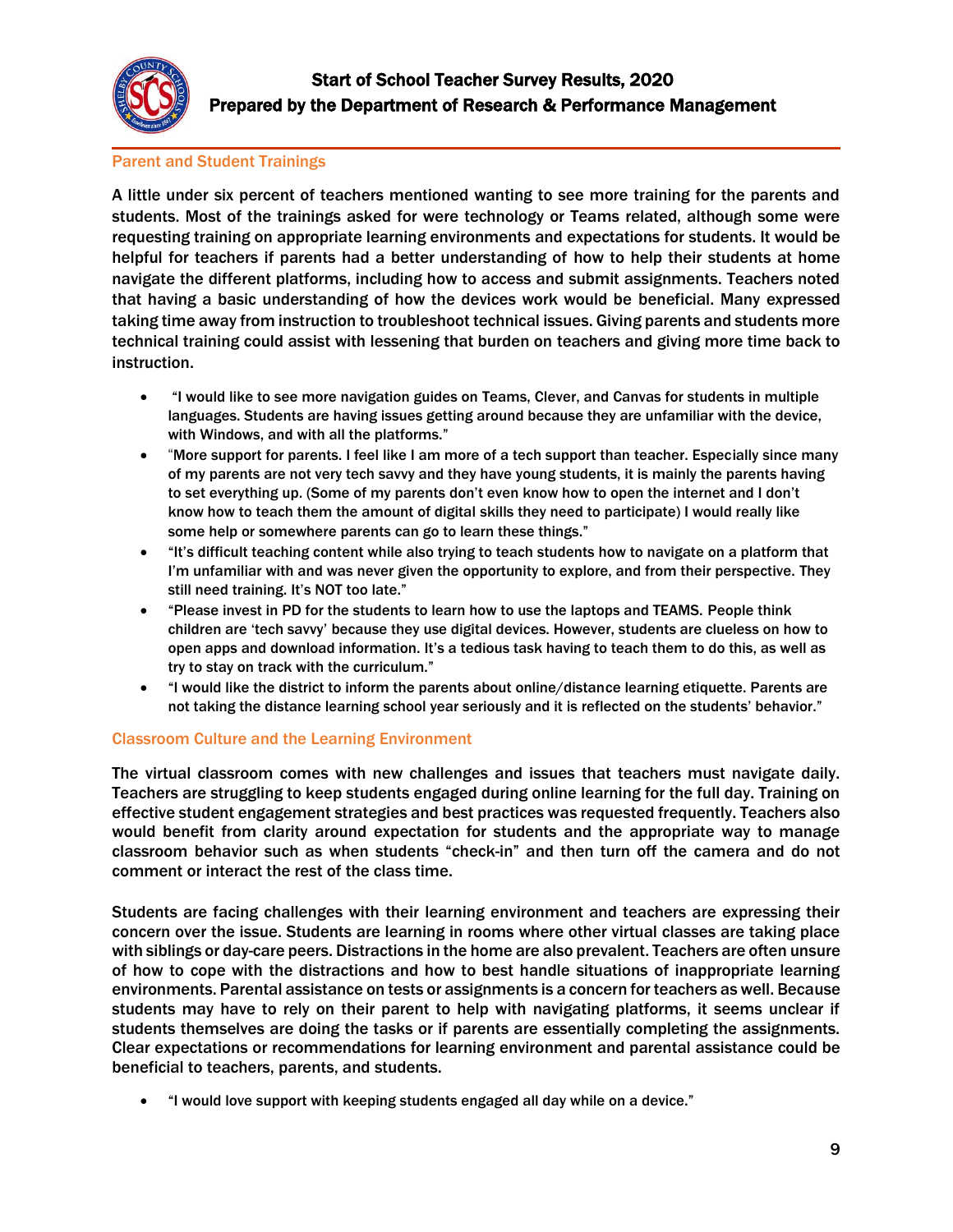

- "As of now, my main concern is the fact that the majority of students are getting help from caregivers. This is not a true picture of what students are capable of doing independently. Also, most of the households are so noisy in the background, this makes it difficult for students to concentrate and teachers to effectively teach."
- "Support for parents about how important a positive learning environment is to a child. Families need help, especially when there are several siblings in the home. We can come up with real help on how they make this happen."
- "The District's partnership with the YMCA should include guidelines for the students' learning environments."

### In-Person Learning

A handful of teachers requested to return to in-person learning. Some believed that the risk to students' educational progress was greater than the health risk posed by contracting the coronavirus. Others specifically wanted the youngest students, who often have unique learning needs (e.g., like how to hold a pencil or manipulate physical math object), back in the classroom. Special education teachers cited the need for students with IEPs and 504 plans to have hands on, in-person services.

- "Acknowledge the fact that the risks associated with virtual learning are far greater for our students than the risk of contracting COVID. The district is protecting itself from liabilities associated with COVID spread, BUT putting liability of academic regression, social isolation, emotional distress, physical decline, and SO MUCH MORE, in the laps of teachers…"
- "Allow kindergarten back in school. They cannot learn anything online."
- "Allow teachers and students K–2 or K–1 to go back face to face. Start at this level and slowly add additional grades. Children at the K–1 level have extreme difficulty focusing, manipulating the computer/tablet, are being watched by older siblings and not an adult, therefore getting off task… In education, we are taught to provide developmentally appropriate practice and having students ages 5–7 online for 6 ½ hours goes against everything teachers are taught in our profession…"
- "They need to be in the classroom like other school districts! At least K–2 should be in person…"
- "Please send students with IEP'S and 504 plans back to the building. They're not meant to learn online, and we cannot effectively provide needed services to some students without a parent standing over their kid's heads…"

#### Additional Areas for Support

A handful of comments addressed each of the various topics below. Teachers expressed that they would like:

- More ESL resources and to have all resources available in multiple languages,
- Support for SPED teachers and students along with training on accommodations in online learning,
- Options to use other learning applications including some that are subscription based,
- Acknowledgement of teacher overtime through financial incentives or removal of administrative duties,
- Clarity around observations and administrative expectations and feedback,
- Guidance on managing Kindergarten portfolios in a virtual setting,
- Educational assistants to help manage the chat and small group sessions,
- Pre-recoded lessons that students can access on their own,
- Focus to solely be given to the "core" subjects, and